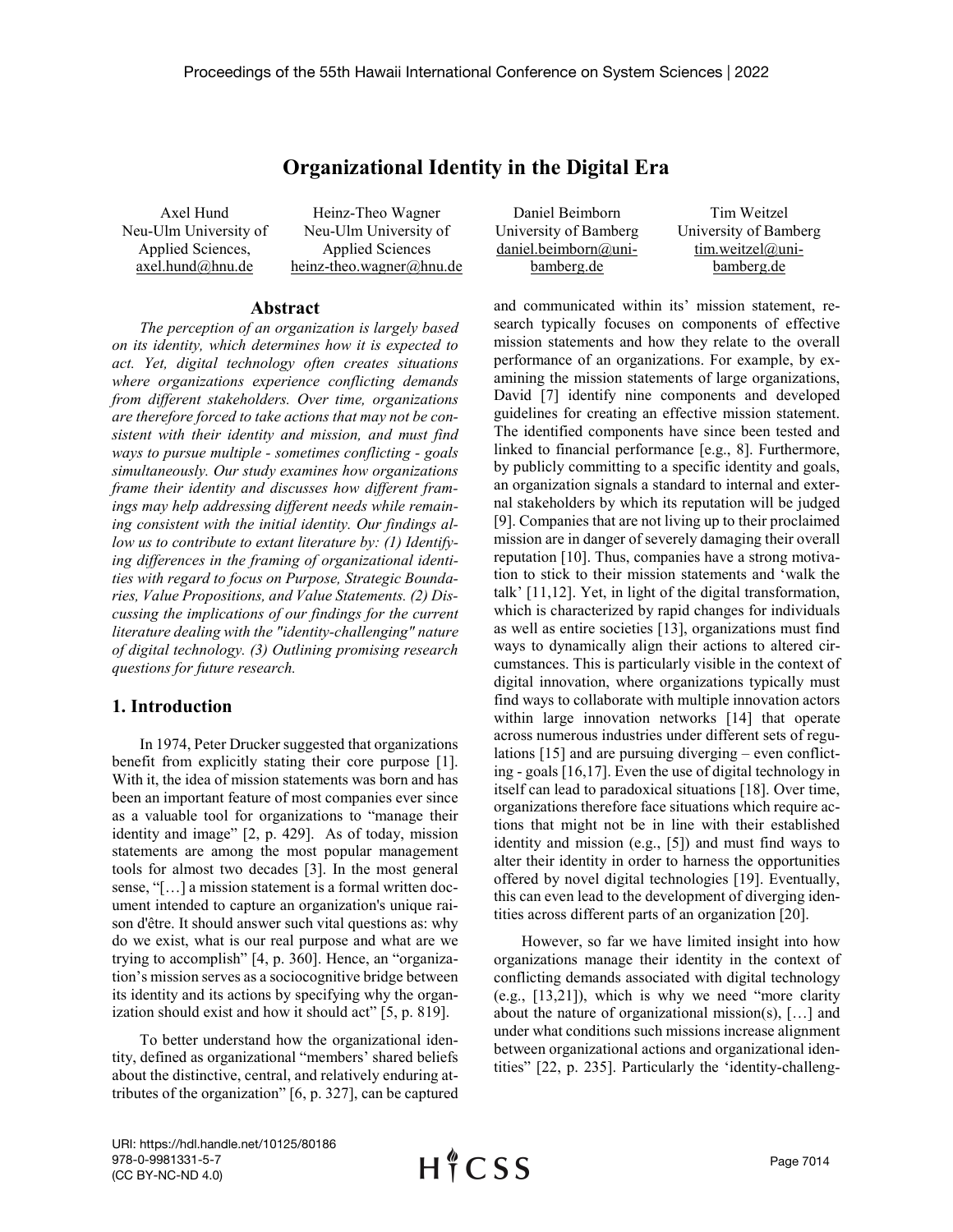ing' nature of digital technology [19] provides an interesting opportunity for IS research to better understand "how organizations manage the pressures that are associated with pursuing multiple goals" [20, p. 230]. As a first step to address this issue by investigating how leading organizations from the IT industry, which are pioneers in dealing with identity-changing digital technology, frame and communicate their identity and mission in comparison to their direct competitors. Our research question is therefore:

### *How do leading organizations within the IT industry frame their identity and mission?*

To answer the research question we will first provide an overview of extant literature. We then present how we collected and analyzed data in form of mission statements from highly innovative companies and less innovative competitors in the IT industry to uncover prevalent topics. Building on our findings, we then discuss the identified differences in the way organizations frame their identity and the implications for identity management in times of rapidly changing circumstances due to digital innovation and digital transformation.

## **2. Theoretical Background**

Literature concerned with 'digital' phenomena such as digital innovation and digital transformation underscores the rapid changes caused by digital technology. For example, new products that are created through the combination of physical and digital components, now have a layered modular product architecture [23]. This new product architecture has strong implications for organizations and challenges existing assumptions about organizational design and strategy [24,25].

In an effort to respond to the altered circumstances due to digitalization, organizations must redefine their identity [21], which is oftentimes met with internal and external resistance [13]. Internally, changes are met with inertia and path dependence, which hinders effective responses to new digital technologies [26]. Furthermore, an organization might not even recognize the potential of an 'identity-changing' digital technology, if the existing identity hinders explorative behavior [19]. Externally, organizations must expect negative reactions for actions that are not in line with the established identity and mission [9]. Interestingly, this development indicates that: "[…] Drucker's [1] original recommendation that a mission should be a simple statement of purpose has either been supplemented or replaced with the mission as a marketing or public relations tool directed at stakeholders" [10, p. 207-208]. This trend is underscored by the fact that most organizations are not only including their vision and mission but also address one

or more stakeholders directly in their mission statement [27].

Moreover, while mission statements are a nearly ubiquitous feature of most organizations [8], there exist various labels since every organization accentuates different topics in their mission statement. Alternative labels include 'guiding principles', 'core values', 'vision statements' or 'corporate philosophy' [2,28]. Striving to systemize these differences, Braun et al. [29] identified three core aspects: vision (statements about future goals and development), mission (statements about an organization's raison d´être), and values (statements about the core philosophy). For this article, we include all three aspects when referring to mission statements. Since organizations are acting strategically when developing a mission statement [30], mission statements provide an interesting opportunity to better understand how organizations manage their identity (e.g., [5]). To do so, we build on a meta-analysis by Desmidt et al. [31] who put forward four potential ways of operationalizing the mission statements: Clear definition of purpose, clear delineation of strategic boundaries, clarification of the organization's value proposition, and clear value statement. In the following, we first provide more details about our data collection and then present our analysis.

# **3. Research Design**

### **3.1. Data Collection**

In order to uncover differences between mission statements of highly innovative vs. less innovative organizations, we first had to identify two comparable sets of firms. For this, we searched through established innovation rankings. Building upon the insights of established rankings is common practice in mission statement research since it allows to link mission statement characteristics to outcomes such as organizational practices and performance measures (e.g., [2,8]).

We identified the 2018 Global Innovation 1000 Study (GI) by Strategy& as particularly fitting to explore differences between highly innovative and their competitors. The ranking is conducted annually since 2005 and has already been used by several other scientific publications across disciplines (e.g., [32,33]). For our study, we use the GI ranking of 2018. Following best practices in extant literature [2], we selected one of the ten industry sectors defined in the GI study – information technology  $(IT)$  – in order to control for variance between different industry sectors. All of the companies are for-profit (since context was identified by Braun et al. [29] to be an important distinction in terms of mission). Furthermore, since the GI ranking only considers publicly traded companies that publish their R&D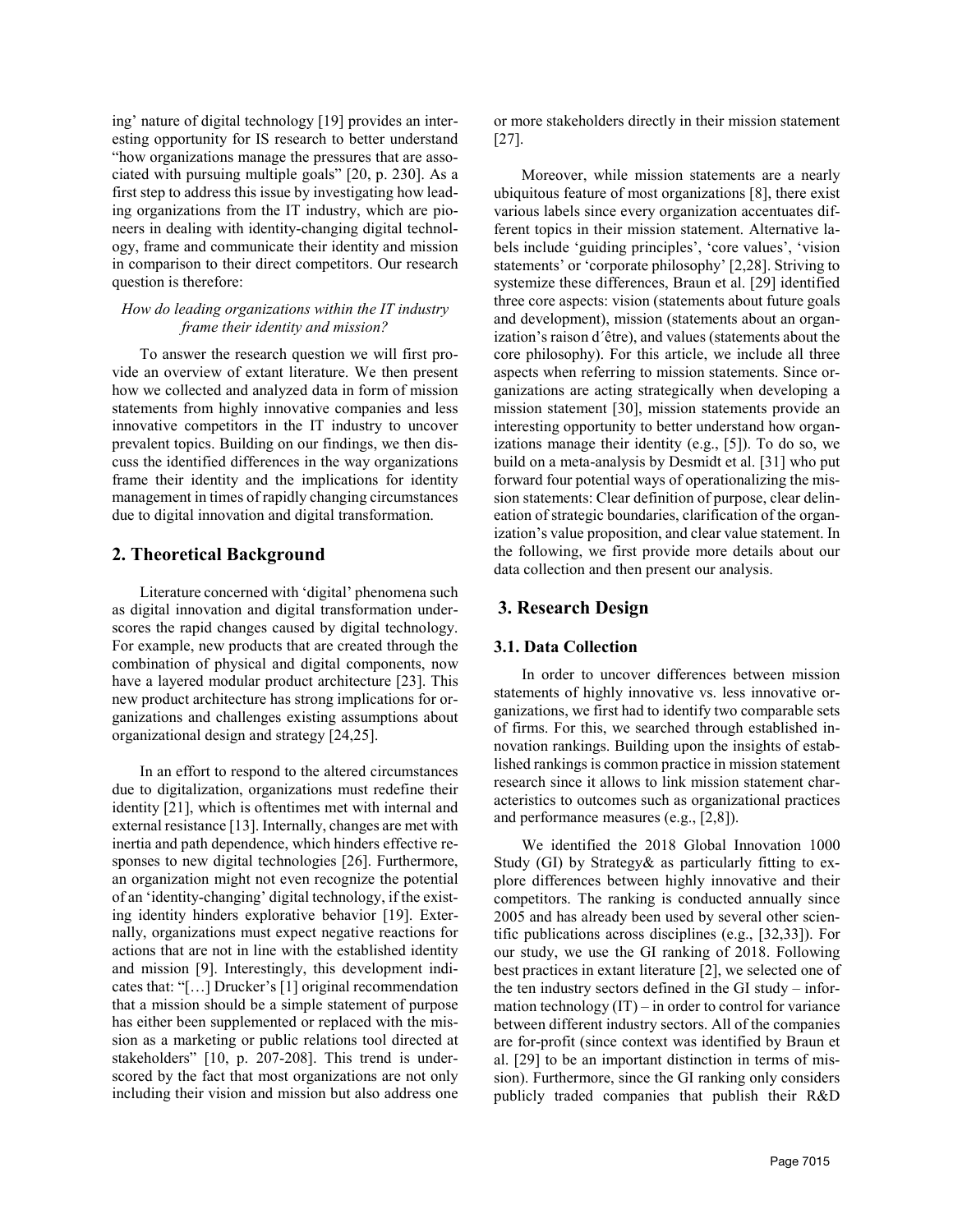| <b>Highly Innovative</b>   | Competitor                   |
|----------------------------|------------------------------|
| Organizations              | Organizations                |
| Alphabet, Samsung, In-     | YY Inc., Qisda Corpora-      |
| tel, Microsoft, Apple, Fa- | tion, ASM International      |
| cebook, Oracle, Cisco,     | NV, TOTVS SA, Advan-         |
| Nokia, Qualcomm, Erics-    | tech Do., Ltd, Twilio Inc.,  |
| son, SAP, Alibaba,         | Nemetschek SE, ADVA          |
| Broadcom, Hitachi,         | Optical Networking, Rib-     |
| Canon, Hon Hai Preci-      | bon Communications, CSG      |
| sion Industry, Taiwan      | Systems International, Inc., |
| Semiconductor Manufac-     | Maxi Linear, Calix Inc.,     |
| turing Company             | Fair Isaac Corp., Mer-       |
| (TSMC), Tencent Hold-      | cadoLibre Inc., Ambarella    |
| ings Limited, Western      | Inc., Largan Precision,      |
| Digital Corporation, ZTE   | S&T AG, Laird PLC,           |
| Corporation, Baidu, Inc.,  | GoGo Inc., Jiangsu           |
| Media Tek Inc.             | Changjiang Electronics       |
|                            | Technology, Adtran,          |
|                            | Autohome Inc.                |

spending, we automatically exclude privately held organizations. This is necessary to ensure that stakeholder and regulatory conditions are equal and comparable. The IT industry was chosen because there is an especially high variance in innovativeness. On the one hand, five of the ten most innovative companies worldwide belong to the IT sector; on the other hand, there are also numerous companies with ranking positions far down the road. Furthermore, since pervasive digitalization has changed the way how mission statements are used and communicated [4] we decided to focus on the IT industry because there are companies that are not only highly successful in terms of innovativeness but also in terms of leveraging digital technology (e.g., Google, Apple, Facebook).

To identify differences between highly innovative and less innovative organizations, we compiled a sample of the 25 most innovative organizations in the IT industry and identified their lowest performing, direct competitor by taking different industry subgroups (e.g., semiconductor, software/services, hardware) within the IT industry into account. Subsequently, we searched publicly accessible outlets such as the organization's website and annual reports to identify their respective mission statement. We choose to rely only on publicly accessible mission statements because: "[…] organizational leaders who do not explicitly publicize them are less likely to be held accountable to them by internal and external stakeholders" [2, p. 434]. As discussed earlier, we follow extant research and also include statements that were labelled differently, such as 'guiding principles', 'core values', 'vision statements' or 'corporate philosophy' [2,28]. In total, we were able to identify mission statements for 23 of the 25 highly innovative companies and 22 of the 25 competitor companies, which are according to the GI study less innovative in average.Table 1 depicts an overview about the highly innovative companies in our sample and their position in the GI ranking:

# **Table 1. Sample of Publicly Traded Companies 3.2. Data Analysis**

To analyze the content of the mission statement, we first read various public statements as well as parts of the organization's annual reports and website. After gaining a better understanding of the organizational context, we conducted a qualitative analysis as described by Mayring and Fenzl [34]. First, we developed a deductive category system along the four categories identified in the meta-review by Desmidt et al. [31]. These categories are sufficiently distinct to allow the development of concise, nominal coding guidelines as depicted in Table 2:

| Table 2. Coding Guideline (Desmidt et al. [34]) |  |  |  |
|-------------------------------------------------|--|--|--|
|-------------------------------------------------|--|--|--|

| <b>Category Definition</b>                                                                                                                                                                                            | Anchoring<br><b>Example</b>                                                                       |
|-----------------------------------------------------------------------------------------------------------------------------------------------------------------------------------------------------------------------|---------------------------------------------------------------------------------------------------|
| <b>Definition of Purpose: State-</b><br>ment provides a sense of the<br>organization's direction and<br>purpose. Related to formula-<br>tion and understanding of or-<br>ganizational short- and long-<br>term goals. | "At SAP, our purpose"<br>is to help the world run<br>better and improve<br>people's lives." (SAP) |
| <b>Strategic Boundaries: State-</b>                                                                                                                                                                                   | "Our strategy is to                                                                               |
| ment focuses on the alloca-                                                                                                                                                                                           | continue to attract and                                                                           |
| tion of organizational re-                                                                                                                                                                                            | retain automobile con-                                                                            |
| sources. Related to improved                                                                                                                                                                                          | sumers by enhancing                                                                               |
| decision-making processes                                                                                                                                                                                             | our user engagement."                                                                             |
| and better resource allocation.                                                                                                                                                                                       | (Autohome Inc.)                                                                                   |
| <b>Value Propositions: State-</b>                                                                                                                                                                                     | "We provide the tech-                                                                             |
| ment aims at communicating                                                                                                                                                                                            | nology infrastructure                                                                             |
| organizational value proposi-                                                                                                                                                                                         | and marketing reach to                                                                            |
| tions to internal and external                                                                                                                                                                                        | help merchants, brands                                                                            |
| stakeholders. Related to gain-                                                                                                                                                                                        | and other businesses to                                                                           |
| ing support from stakeholder                                                                                                                                                                                          | leverage the power of                                                                             |
| and sharing knowledge about                                                                                                                                                                                           | new technology $[\dots]$ "                                                                        |
| the proclaimed values.                                                                                                                                                                                                | (Alibaba)                                                                                         |
| <b>Value Statement: Statement</b>                                                                                                                                                                                     | "Integrity is our most                                                                            |
| aims at inspiring organiza-                                                                                                                                                                                           | basic and most im-                                                                                |
| tional members to identify                                                                                                                                                                                            | portant core value. We                                                                            |
| with the organizational values                                                                                                                                                                                        | tell the truth. We be-                                                                            |
| and to be guided by them. Re-                                                                                                                                                                                         | lieve that the record of                                                                          |
| lated to the establishment of a                                                                                                                                                                                       | our accomplishments                                                                               |
| sense of mission among the                                                                                                                                                                                            | is the best proof of our                                                                          |
| staff.                                                                                                                                                                                                                | merit." (TWSC)                                                                                    |

Guided by these coding guidelines, we went through each mission statement and coded for segments that refer to one or more of the deductively established categories. A segment can be thought of as a part of a mission statement that makes a specific statement. We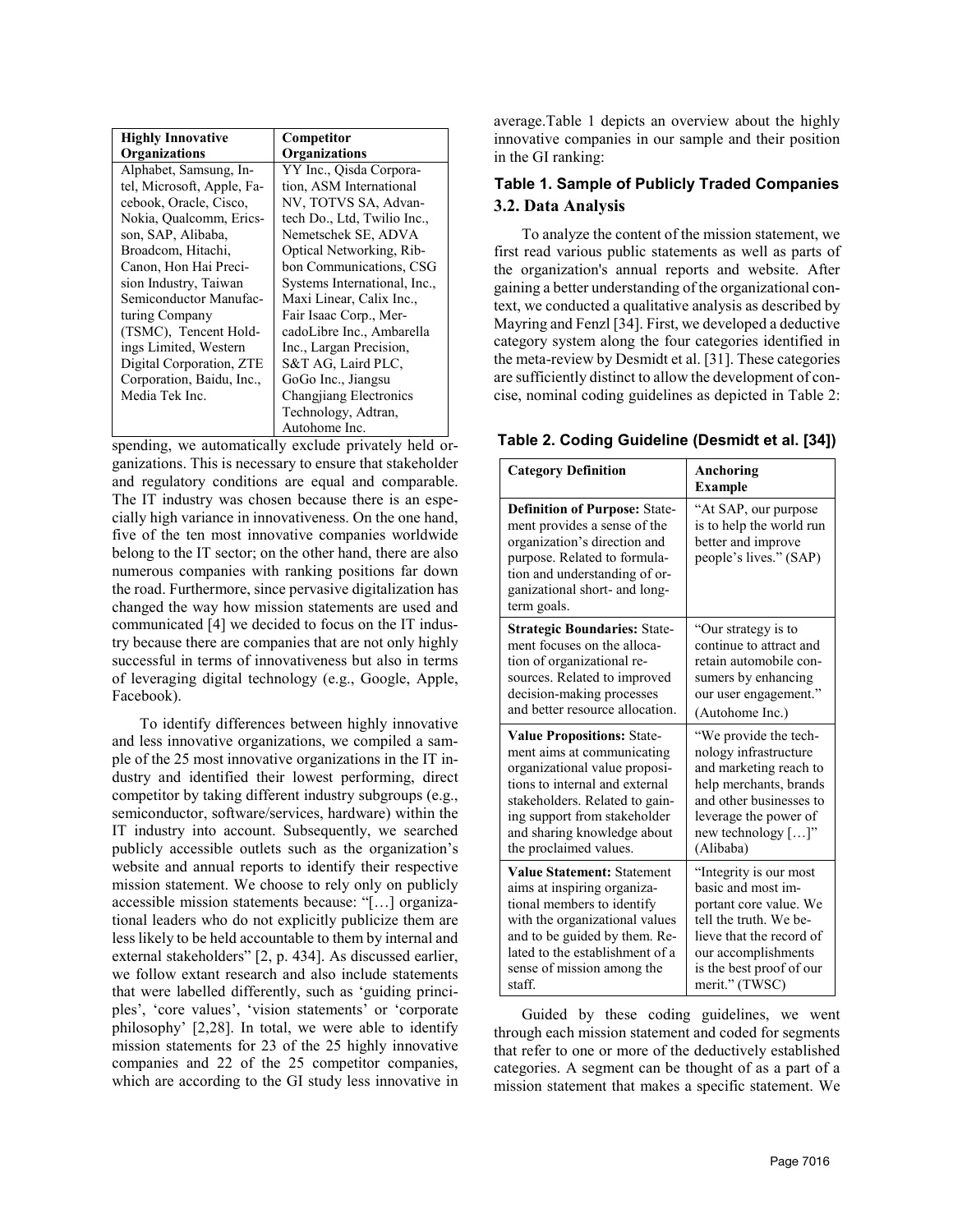allotted each identified segment to the respective category using MaxQDA2020. If a segment addressed several categories, we coded it accordingly. Initially we only went through one third of the mission statements and subsequently discussed the results among the authors. This was done to uncover any diverging interpretations and to ensure a shared understanding. After clarifying any conflicting interpretations, we proceeded with the remainder of the dataset. In a second step, after categorizing each segment to one or several of the deductive categories, we carefully went through each of the categories and coded inductively for emerging subcategories. Inductive coding for subcategories is in line with established best-practices in literature (e.g., [34]) and enables the identification of trends within each category. Hence, we are able to take a more granular look on the components of each mission statement. In the next section, we will present our findings in detail.

## **4. Findings – Different Identity Framings**

In total, we identified and coded 371 segments of which 212 are from highly innovative companies and 159 from their less-innovative competitors. Table 3 depicts how many segments were identified for each category. At this level of the analysis, a first clear pattern emerges: on average, highly innovative firms refer more often to clear Definition of Purpose and clear Value Statements, whereas their less innovative counterparts refer slightly more to clear Delineation of Strategic Boundaries and Value Proposition. In the following sections, the findings for each subcategory are presented in detail.

| Cate-<br>gory                 | Innovator<br>VS.<br>Competitor | <b>Identified</b><br><b>Subcategories</b> | Identified<br>#Segment |
|-------------------------------|--------------------------------|-------------------------------------------|------------------------|
| Defini-<br>tion of<br>Purpose | 21 vs. 12                      | Focus                                     | 45                     |
|                               |                                | Realistic vs. Audacious                   | 28                     |
|                               |                                | Inclusive vs. Focused                     | 26                     |
|                               |                                | Altruistic vs. Competi-<br>tive           | 17                     |
| Strategic                     | 6 vs. 12                       | Strategic Guidance                        | 37                     |
| Bounda-<br>ries               |                                | Aim of Investment                         | 13                     |
| Value                         |                                | Signaling                                 | 38                     |
| Proposi-<br>tions             | 16 vs. 17                      | Products and Services                     | 30                     |
|                               |                                | Information about                         | 18                     |
|                               |                                | Company                                   |                        |
| Value                         |                                | Ethics                                    | 44                     |
| State-<br>ment                | $17 \text{ vs. } 10$           | Orientation                               | 26                     |
|                               |                                | Innovativeness                            | 20                     |
|                               |                                | Employees                                 | 20                     |

**Table 3. Identified Segments per Category**

#### **4.1. Definition of Purpose**

The first category Definition of Purpose is also the most prevalent one. Segments were allotted to this category if they provide a sense of the organization's direction and purpose. Such definitions are intended to help define and formulate organizational short-term and long-term goals [31]. Interestingly, the mission statements of highly innovative companies (87 identified segments) refer more often to Definition of Purpose than the statements of their less innovative competitors (37 identified segments).

**Focus.** The most dominant subcategory concerns the specification of an organizational focus: 21 highly innovative companies and 12 competitor companies explicitly state a specific focus, typically underscoring the importance of technology, innovation or social and technological connectivity. For example, Baidu understands itself as "[…] a technology-based media company […]" and Intel pledges to "Utilize the power of Moore's Law [...]". Thirteen of the highly innovative companies state a focus on technology, whereas only five of the competitors do so. Furthermore, there is a strong tendency to accentuate the importance of innovation. Ericsson for example, marries a focus on technology with a focus on innovation and good citizenship by stating: "Our purpose is to innovate technology for good". Here, six of the highly innovative companies and three of the competitor companies put forward a focus on innovation. Additionally, connectivity emerged as a central topic in several mission statements. Here, some organizations have a focus on social connectivity and want to bring "the world closer together" (e.g., Canon; Facebook). Others focus on the technological component of connectivity: "[…] we create the technology to connect the world" (Nokia).

**Realistic vs. Audacious.** During the analysis different types of goals stated as part of the organizational purpose emerged. We differentiate between rather realistic goals, which would be perceived as specific for an external observer, vs. rather audacious, unspecific goals, which may sound hard to accomplish. In total, there are six highly innovative and seven competitor companies with rather specific and realistic goals. For example, Autohome Inc. describes its mission as: "Our mission is to engage, educate and inform auto consumers in China with everything they need to know about buying, using and selling cars". Thus, the stated goal includes a defined customer group (auto consumers) within a specific geographic area (China) and a clear roadmap to reach the declared goal (providing information about buying, using and selling cars). In stark contrast, we also found rather unspecific, highly audacious goals such as in the current mission statement of Microsoft: "We believe in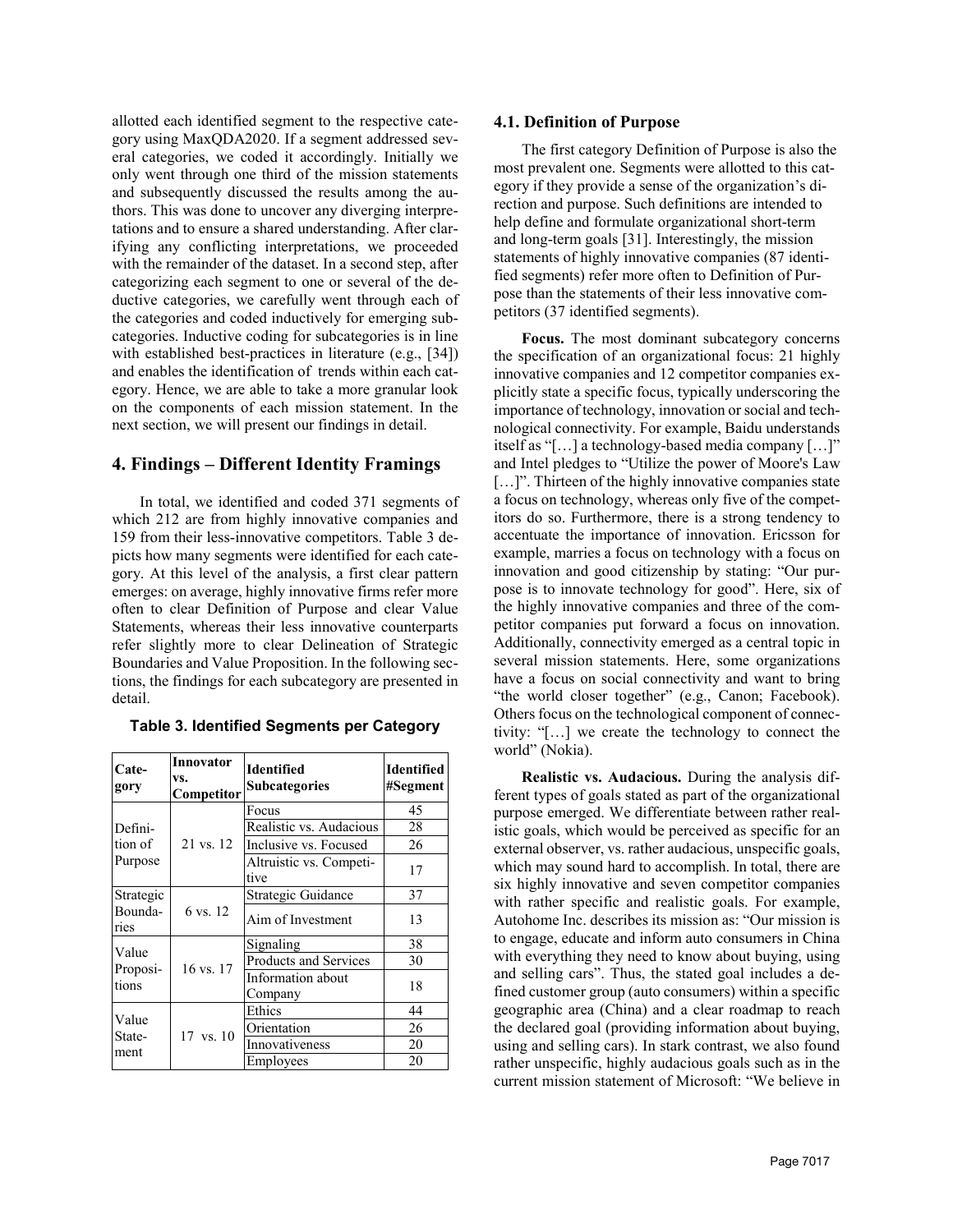what people make possible. Our mission is to empower every person and every organization on the planet to achieve more". The purpose does not define any restrictions in e.g., customer group, market, or product offering but rather puts forward an ideal. Interestingly, while we were able to identify roughly equal amounts of realistic goals between innovative and competitor companies, the distribution of audacious goals is rather onesided (eleven highly innovative companies vs. one competitor company).

**Inclusive vs. Focused.** There are differences as to who is addressed by the organizational purpose. We identified two main types: The first type is rather inclusive, meaning that the mission statement is not restricted and addresses everyone. In total, 19 companies include everyone into their stated mission. For example, Calix Inc. states that: "Our Mission is to connect everyone and everything". Interestingly, only four competitor companies have an inclusive focus, whereas fifteen of the highly innovative companies include everyone into their stated mission/purpose. The second type is more focused, meaning that the mission statement clearly defines who is addressed. Such mission statements typically aim at specific groups such as customers, employees, investors, or partners. An example is the mission statement of TOTVS SA: "Our raison d'être is to enable our Clients to be more successful in their segments [...]". In total, we found seven companies that clearly define who is addressed by their organizational purpose (three highly innovative companies and four competitor companies).

**Altruistic vs. Competitive.** There are also differences in the way organizations perceive their purpose. We distinguish between an altruistic perception and a competitive perception. 13 companies express an altruistic tendency, such as Samsung who state their purpose is to "Inspire the world with our innovative technologies, products and design that enrich people's lives and contribute to social prosperity by creating a new future". In total, 11 highly innovative companies and two competitor companies had rather altruistic elements in their mission statements. In terms of a competitive perception, we identified four companies. For example, Autohome Inc. states: "Our goal is to become the dominant player in China's online automotive advertising market". Thereby, the statement accentuates a competitive mindset.

#### **4.2. Strategic Boundaries**

The second category Strategic Boundaries focuses on the allocation of organizational resources, aiming at improving decision-making processes and enabling better resource allocation. In total, there are 4 segments of highly innovative companies and 36 segments from their competitor companies.

**Strategic Guidance.** Statements regarding Strategic Boundaries typically focus on a specific product, service, or market. An example is Mercado Libre: "Our main focus is to deliver compelling technological and commercial solutions that address the distinctive cultural and geographic challenges of operating an online commerce and payments platform in Latin America". Furthermore, the encouragement of strategic partnerships is mentioned. For example, Tencent states that "[…] forging strategic partnerships with a range of industries" is beneficial for innovation. Additionally, several companies underscored the importance of being a profitable, competitive company. For example, Qisda Corporation sets the goal of generating "[…] a healthy corporate profit". In general, companies accentuate important topics to provide strategic guidance when ambiguous decisions have to be made.

**Aim of Investments.** Strategic boundaries also specify the aim of investments. Here, there appear to be differences about an internal and external orientation. For example, Apple focuses on internal innovativeness: "The Company believes ongoing investment in research and development ("R&D"), marketing and advertising is critical to the development and sale of innovative products, services and technologies". Nemetschek SE, on the other hand, focuses on the acquisition of external expertise: "[…] good acquisition opportunities to generate further growth".

#### **4.3. Value Propositions**

The third category Value Propositions is about communicating organizational value propositions to internal and external stakeholders. Such statements aim at gaining support from stakeholders and sharing knowledge about the organization. In total, there are 86 segments with 38 segments coming from highly innovative companies and 48 segments from competitor companies.

**Signaling.** The most prominent form of clarifying value propositions is through different forms of signaling. The first form focuses on the relevance of the company. For example, "For more than 20 years, Gogo has been synonymous with better ways of connecting in flight" (GoGo Inc.). The second form highlights a strong customer orientation with statements such as "The Company is committed to bringing the best user experience to its customers […]" (Apple) or "Guided by its "user oriented" business philosophy […]" (Tencent). The third form signals strong innovation performance through statements such as "We have delivered world best products and services through passion for innovation […]" (Samsung). The fourth form signals high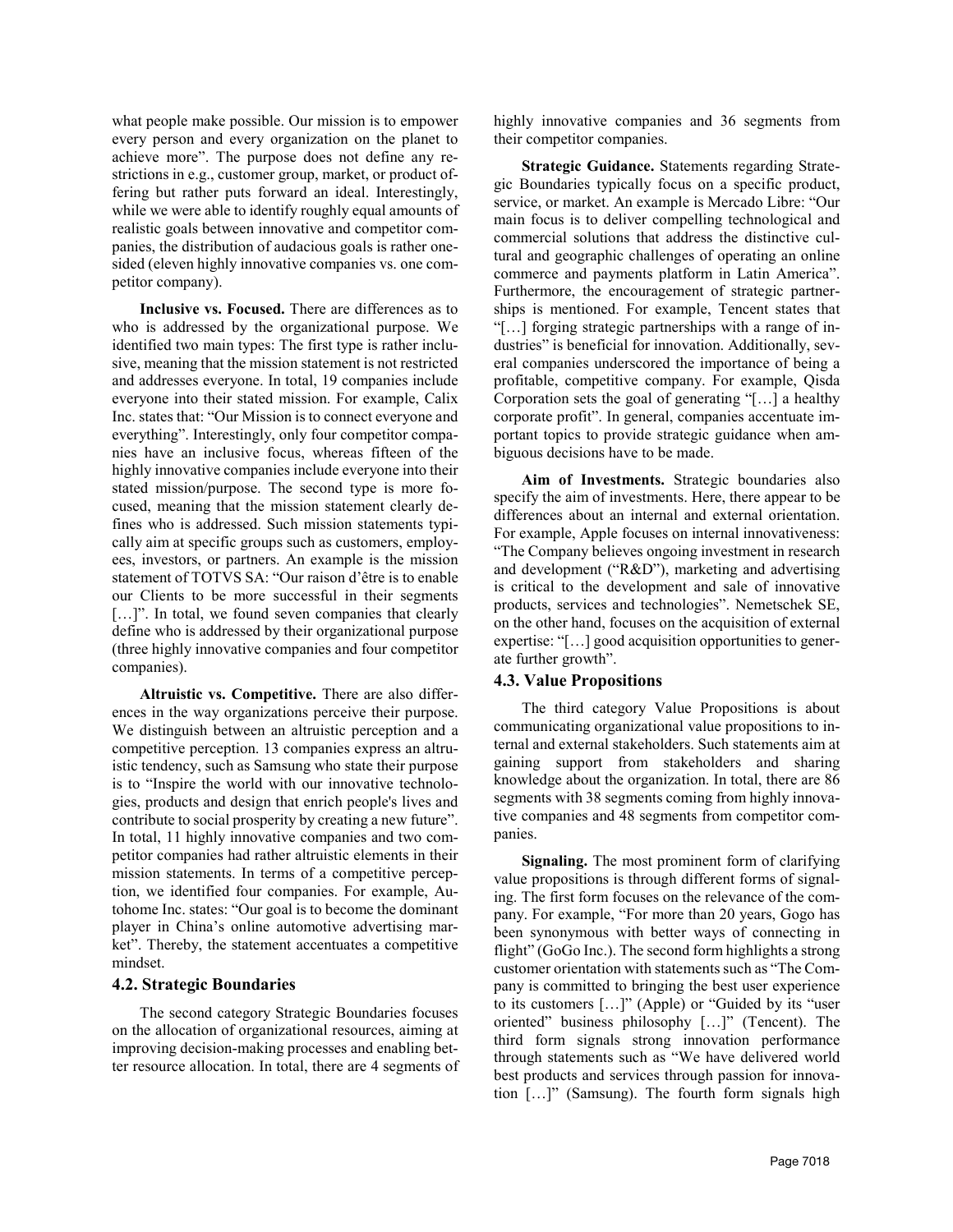transparency and integrity through statements such as "Improving the transparency and oversight of what we're doing" (Alphabet).

**Products and Services.** Another strong pattern emerges regarding statements about the products and services of a company. Companies clarified the value propositions of their offerings through statements such as "We provide the technology infrastructure and marketing reach to help merchants, brands and other businesses to leverage the power of new technology" (Alibaba). Another example is: "Tencent also provides cutting-edge financial technology and seamless mobile payment solutions that are helping support the development of smart cities, smart transport and smart retail" (Tencent).

**Information About the Company.** Moreover, the analyzed mission statements contained 18 segments from 17 companies that communicate information about the organization. Mostly, companies communicated their goals through statements such as "Ericsson are on the quest for easy, creating game-changing technology that's easy to use, adopt and scale" (Ericsson) or specified their organizational structure e.g., through "The Media Tek board delegates various responsibilities and authority to two Board Committees, Audit Committee and Remuneration Committee to supervise the company effectively" (Media Tek). In total, we uncovered statements that contain information about the company from nine highly innovative companies and eight competitor companies.

#### **4.4. Value Statements**

The fourth and last category Value Statement is about inspiring organizational members to identify with the organizational values and to be guided by them. Such declarations of organizational values are intended to establish a sense of mission among the staff [31]. In total, we identified 110 segments. There are five subcategories of value statements: Ethical, Orientation, Employees, Innovation, Pioneering. Interestingly, the mission statements of highly innovative companies (72 identified segments) include more value statements than the statements of their less innovative competitors (38 identified segments).

**Ethics.** The most dominant subcategory revolves around ethical values. In total, there are 44 codings from 22 companies. Companies herald accountability and integrity through statements such as "Integrity is our most basic and most important core value. We tell the truth" (TWSM). Another important aspect of ethical values focuses on corporate citizenship and community. Companies underscore their responsibility for it through statements such as: "Strengthen social responsibility and global citizenship […]" (Broadcom) or "Truly global companies must foster good relations with customers and communities, as well as with governments, regions and the environment as part of their fulfillment of social responsibilities" (Canon). Moreover, ten companies specifically state that they value inclusiveness and diversity. "It conveys our dedication to seeing all people, regardless of culture, customs, language or race, harmoniously living and working together in happiness into the future" (Canon).

**Orientation.** Another strong pattern emerges with regard to the different orientations of the organizational values. The first pattern puts the customer in the center of attention. For example, Oracle states: "Customer Satisfaction: Oracle employees consistently treat customer satisfaction as a top priority". The second pattern is about enabling win-win situations. For example, Hon Hai states: "[…] achieve a win-win model for all stakeholders including shareholders, employees, community and management". The third pattern is about a stronger emphasis on continuous improvement. For example, Nokia states: "[…] striving for continuous improvement" and "constantly refine our skills, learn and embrace new ways of doing thing, and adapt to the world around us". In total, there are statements regarding the orientation of organizational value statements from ten highly innovative companies and five from their competitor companies.

**Innovativeness.** Furthermore, several companies highlight innovativeness within their value statements. For example, YY Inc. states that "We create an environment where people are encouraged to demonstrate innovation by implementing new ideas" or Tencent put forward they are "[…] passionate about improving people's quality of life through digital innovation". A special emphasis was put on a proactive (Canon) and pioneering spirit (Hitachi). In total, we uncovered statements regarding innovativeness from twelve highly innovative companies and four from their competitor companies.

**Employees.** Companies also include direct statements to or about their employees. Most commonly, they refer either to what is expected from employees in terms of high standards, ambitions or skills or they highlight the value of their employees. High standards are communicated either in general through statements such as "The Board of Directors of Ambarella (the "Company") sets high standards for the Company's employees, officers and directors" (Ambarella) or with an emphasis on specific areas such as skills, skills or character. A typical statement for a specific area would be "When selecting new employees, we place emphasis on the candidates' qualifications and character, not connections or access" (TWSC). Another way companies include their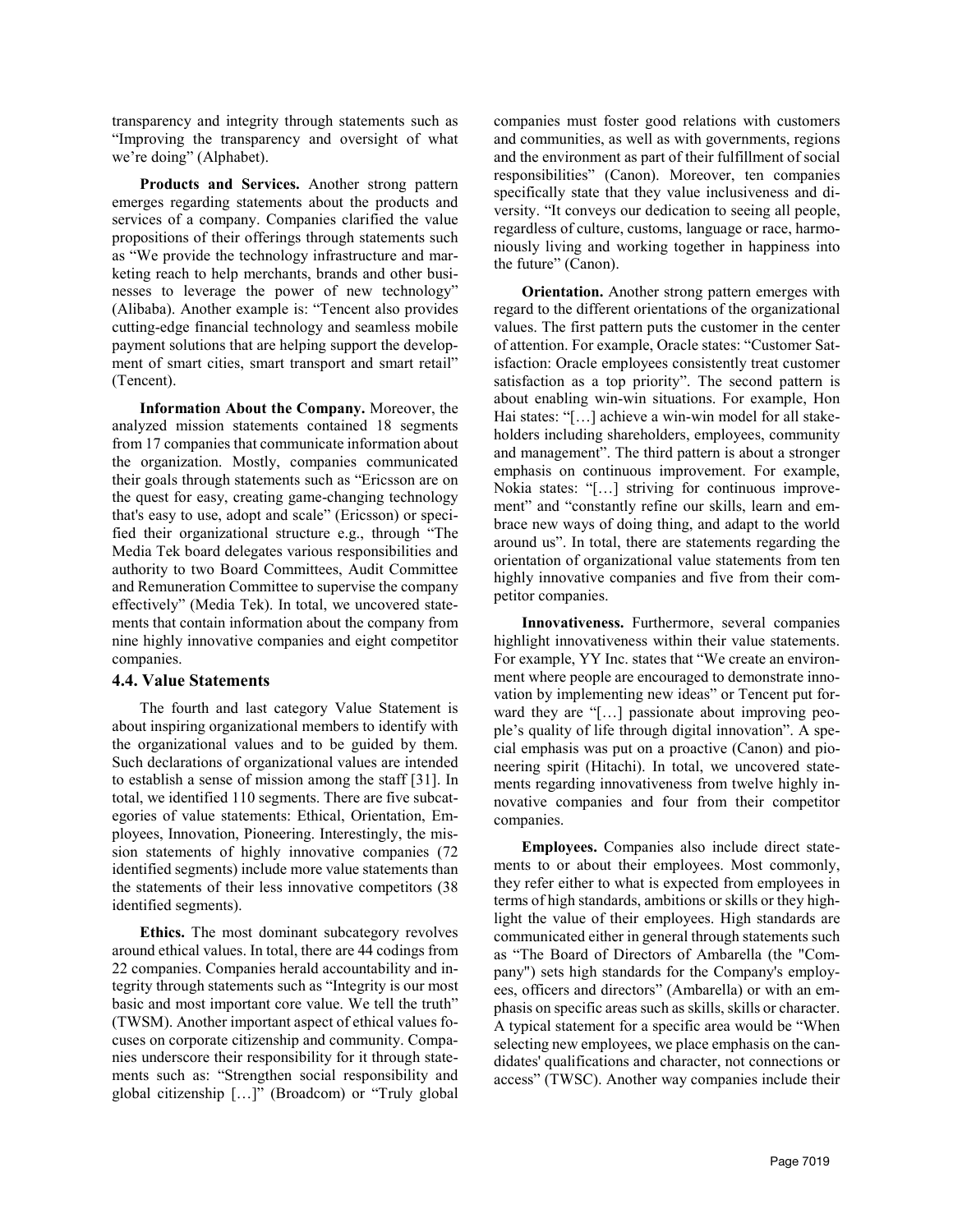employees in their values is through expressing appreciation such as "It is through our people and culture that we shape technology to serve human needs" (Nokia) or by putting forth opportunities such as "[…] provide employees with the opportunity to learn and develop" (YY Inc.).

# **5. Discussion**

Our study started by noting that digital technology create situations in which organizations experience contradicting demands from different internal and external stakeholder groups (e.g., [18,21]). Therefore, organizations find themselves in situations that require taking actions that might not be in line with their established identity as described in their mission statement [2] and search for ways to accommodate multiple – sometimes conflicting – missions simultaneously [5]. Yet, by acting against their proclaimed mission, organizations jeopardize their overall reputation [9,10]. To gain deeper insights into the different approaches that organizations take to manage the 'identity-challenging' nature of digital technology [19], we posed the following question: How do leading organizations within the IT industry frame their identity and mission? We answer this question by analyzing the mission statements of highly innovative organizations and less innovative competitors in the IT industry to uncover differences and similarities about how organizations define their identity along the categories of Purpose, Strategic Boundaries, Value Propositions and Value Statements (c.f. [31]) as displayed in Table 3.

Our results indicate that highly innovative companies frame their mission and identity with a stronger focus on purpose and values. Their less innovative competitors, on the other hand, frame their mission and identity with a stronger focus on strategic boundaries, as well as on their organizational value propositions. Interestingly, our results partly contradict the existing literature on mission statements. Bart [35] also examines the mission statements of innovative and non-innovative organizations and finds that the differences mainly manifest themselves in more specific statements about, for example, competitive strategy, behavioral norms, financial goals, technology, and survival, but does not find differences in regard to concerns for employees, shareholders, and customers. Our results differ in part because we find that highly innovative organizations often have less specified mission statements, and also because we find indications for a stronger customer focus in highly innovative organizations. We are, thereby, more in line with another study by Bart [36, p. 554], in which it is stated that: "[...] mission content seems to matter: especially the degree to which a firm specify its 'concern for customer satisfaction'". These differences point us towards the impact of digital technology, which requires a stronger focus on customers and users, up to their integration into the innovation process [37,38]. Therefore, the pre-digital context in which the results of Bart [35] were produced must be taken into account. Hence, our study addresses inconsistencies in the existing literature and provides additional insights into the importance of customer orientation in mission statements. Most importantly, our study draws upon an interesting lens – organizational identity - to investigate the oftentimes conflicting situations caused by digital technology (e.g., [18,21]) and takes a first step to understanding different approaches to managing identity and mission in an environment that is increasingly shaped by digital technology [39]. In the following, we discuss these insights in the light of extant literature concerned with 'digital phenomena'.

Current research on 'digital phenomena' highlights the flexible and agnostic nature of digital technology [40], which allows the identification of unforeseen use scenarios for organizations and users alike (e.g., [23,37]). These use scenarios oftentimes transcend the traditional boundaries of organizations [41], products [23], and even industries [15]. Thereby, digital technology leads inevitably to the convergence of: "[…] previously separate industries. For example, Skype, a software development firm, now competes directly with traditional telecommunication companies in international and long-distance markets" [25, p. 1399]. Our results indicate a tendency among innovative companies to remain rather ambiguous about their defined goals, which are typically bold but unspecific and do not specify any products or industries. Organizational identities based on bold but unspecific goals have been discussed before as a powerful tool to encourage progress [42]. Particularly in an increasingly digitalized environment, which is characterized by converging industries [15,25] and products [17,23] refraining from clearly defining specific industrial boundaries or products could help embracing the rather emergent, never fully finished nature of digital technology [23,41]. Not defining *a priori* what industry and product an organization is aiming at might even enables more agile approaches to strategy-making, which has been identified as critical for digital innovation [43]. Furthermore, the unspecific nature of the identified goals potentially also broadens the awareness of new contexts in which existing patterns can be reused as described by Henfridsson et al. [44]. Thereby, organizational identities that are not tied to specific industries or products enable the identification of new, unforeseen opportunities since insights "from the industry and technological environment […are] noticed and filtered through the lens of the firm's identity" [19, p. 447]. Since digital technology is agnostic and can be reused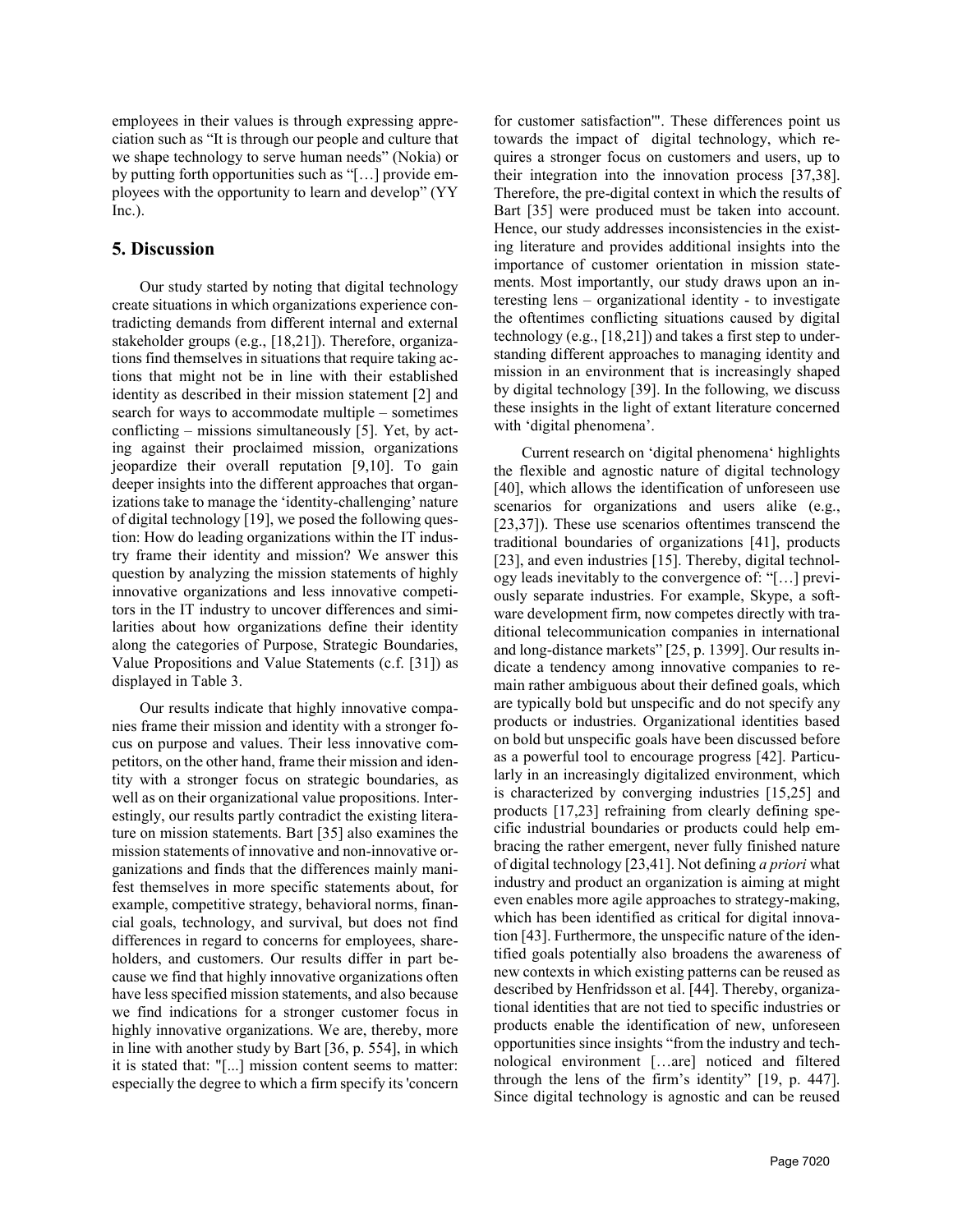in and repurposed to several contexts [23], the ability to detect newly arising needs and contexts is highly relevant. This notion is underscored in literature by the increasing attention for serendipity, which is the discovery of "[…] a new solution and assess it to be worth adopting although the "problem" it would address had not previously been in mind as an object of search or even awareness" [45, p. 207]. Thus, an organizational identity, which highlights clear strategic boundaries, might hinder the effective identification of new opportunities beyond already established contexts.

Furthermore, to benefit from the described convergence, an organizations' identity must foster and value the exploration of new and diverse inputs. In the category Value Statements we find a tendency amongst innovative companies to accentuate the merit of diversity and diverse inputs more prominently than their competitors. This is in line with extant research, which states that diversity is linked to improved performance but also highlights that diverse groups must perceive diversity as positive in order to reap the benefits [46]. In other words, diverse backgrounds and insights can be used most efficiently if group members perceive the diverse input as beneficial [46] and work towards a creative synthesis of the diverse resources [47]. Particularly in the context of digital innovation networks, which span multiple innovation actors, with diverse – sometimes conflicting – goals (e.g.,  $[14]$ ), the explicit advocacy of diverse perspectives and inputs in mission statements might enable organizations to create an identity that harnesses the various diverse inputs resulting from the convergence of organizations, products, and industries. Beyond that, since digital

(e.g., [21]) "[…] an organization needs audiences to be present who value each" [20, p. 231]. Here, the presence of different interest groups with diverging values can help to find a balance between different perspectives by preventing one from dominating the other [48].

Our study is limited in several respects. First, our sample includes only companies from the IT industry. We focused on a single industry sector to control for variance across industry sectors, as recommended in existing literature [2], but therefore our results are only applicable to the context of the IT industry. Since incumbents that originated in the industrial era are fundamentally challenged by identity-changing technologies, this limitation provides many opportunities for future research. Second, our research is explorative in nature and only a first step towards better understanding how organizational identities are framed in an environment, which is increasingly shaped by digital technology. Thus, we hope to see future research to extend and test our findings with longitudinal data. Third, we built upon the established insights by Desmidt et al. [31] to deductively develop our initial coding guidelines. While a deductive approach allows us to stay closer to extant insights in literature, it might also resulted in a more narrow view during data analysis.

Despite these limitations, our findings allow us to make some recommendations for practitioners. When developing a mission statement, organizations should consider its implication on the overall organizational identity. Differentiating between the four different categories of Purpose, Strategic Boundaries, Value Proposi-

technology often requires pursuing multiple goals

**Table 4. Key Arguments and Future Research**

tions, and Value Statements [31] can help to identify important compo-

| <b>Key Arguments</b>    | <b>Research Ouestions for Future Research</b>                                                                |
|-------------------------|--------------------------------------------------------------------------------------------------------------|
| Digital technology re-  | Under what circumstances, if any, can organizations not act in accordance with their own identity<br>∣⋟      |
| quires organizations to | without jeopardizing their own reputation?                                                                   |
| pursue multiple $-$     | How can an organizational identity and mission make it possible to pursue multiple - sometimes<br>➤          |
| sometimes conflicting   | contradictory - goals?                                                                                       |
| - goals simultane-      | How can organizations promote an identity that is consistent with a "digital culture"?                       |
| ously.                  | How does the existence of multiple conflicting goals affect employees within an organization? How            |
|                         | does it affect customers?                                                                                    |
| Differences in the      | Under what circumstances, if at all, can organizations benefit from anchoring strategic boundaries<br>⋗      |
| framing of organiza-    | in their organizational identity?                                                                            |
| tional identities with  | If "broad identities" with few or no constraints are advantageous for identifying new technological<br>➤     |
| regard to focus on      | opportunities and imposing fewer constraints on an organization's behavior, are there advantages to          |
| Purpose, Strategic      | a narrower identity? If so, in what ways should an identity be restricted?                                   |
| Boundaries, Value       | Are the differences observed in the IT industry representative for other industries? If not, what other<br>➤ |
| Propositions, and       | patterns exist and why are they different from those in the IT industry?                                     |
| Value Statements.       |                                                                                                              |
| Mission statements      | How can mission statements change the way organizations interpret digital technologies?<br>➤                 |
| are a tool to manage    | Which topics do exist within mission statements? How are they used across industries to frame or-            |
| and frame an organi-    | ganizational identity?                                                                                       |
| zations'                | How can organizations proactively re-frame their identity and mission when unexpected technologi-<br>➤       |
| mission and identity.   | cal disruptions occur?                                                                                       |
|                         |                                                                                                              |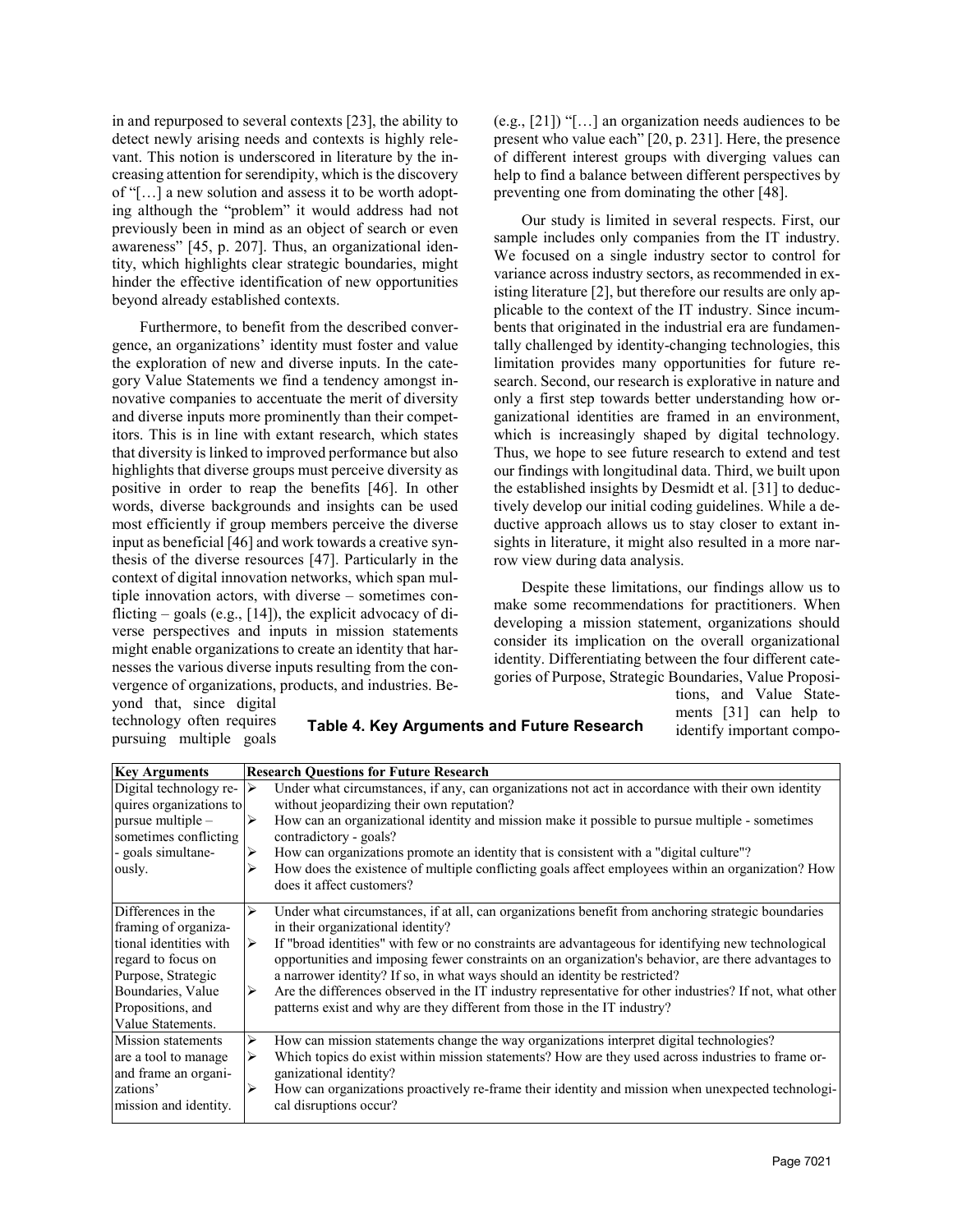nents. Here, our results indicate that organizations benefit from anchoring a broad purpose and clear values in their mission statements but should refrain from specifying a specific industry or product. By doing so, organizations do not impose unnecessarily narrow restrictions on acceptable markets or products, thereby, remaining flexible towards new opportunities. Table 4 highlights our three key arguments and defines specific research questions for future research.

#### **6. Conclusion**

Digital technology is at the core of several phenomena such as digital transformation and digital innovation. To better understand how organizations manage

### **7. References**

- [1] P. F. Drucker, Management: Tasks, responsibilities, practices, HarperBusiness, New York, NY, 1974.
- [2] M. Blair-Loy, A. S. Wharton, and J. Goodstein, "Exploring the Relationship between Mission Statements and Work-Life Practices in Organizations," Organization Studies, vol. 32, no. 3, pp. 427–450, 2011.
- [3] D. Rigby and B. Bilodeau, "Management Tools & Trends," Bain & Company, 2018, https://www.bain.com/insights/management-toolsand-trends-2017/.
- [4] C. K. Bart, "Exploring the application of mission statements on the World Wide Web," Internet Research, vol. 11, no. 4, pp. 360–369, 2001.
- [5] M. G. Grimes, T. A. Williams, and E. Y. Zhao, "Anchors Aweigh: The Sources, Variety, and Challenges of Mission Drift," Academy of Management Review, vol. 44, no. 4, pp. 819–845, 2019.
- [6] E. P. Piening, T. O. Salge, D. Antons et al., "Standing Together or Falling Apart? Understanding Employees' Responses to Organizational Identity Threats," Academy of Management Review, vol. 45, no. 2, pp. 325–351, 2020.
- [7] F. R. David, "How Companies Define Their Mission," Long Range Planning, vol. 22, no. 1, pp. 90– 97, 1989.
- [8] L. S. Williams, "The Mission Statement: A Corporate Reporting Tool With a Past, Present, and Future," Journal of Business Communication, vol. 45, no. 2, pp. 94–119, 2008.
- [9] D. K. Basdeo, K. G. Smith, C. M. Grimm et al., "The impact of market actions on firm reputation," Strategic Management Journal, vol. 27, no. 12, pp. 1205– 1219, 2006.
- [10] B. R. Bartkus and M. Glassman, "Do Firms Practice What They Preach? The Relationship Between Mission Statements and Stakeholder Management," Journal of Business Ethics, vol. 83, no. 2, pp. 207– 216, 2008.
- [11] G. Cheney, L. T. Christensen, C. Conrad et al., "Corporate Rhetoric as Organizational Discourse," in The

the sometimes contradictory implications of digital technology, the present study has investigated differences about how organizations in the IT industry frame their identity and mission. Our results allow us to contribute to current literature by: (1) Identifying differences in the framing of organizational identities with regard to focus on Purpose, Strategic Boundaries, Value Propositions, and Value Statements. (2) Discussing the implications of our results on current literature concerned with 'digital phenomena'. (3) Outlining promising research questions for future research.

> SAGE handbook of organizational discourse, D. Grant, Ed., pp. 79–104, SAGE, Los Angeles, 2008.

- [12] J. A. Weiss and S. K. Piderit, "The Value of Mission Statements in Public Agencies," Journal of Public Administration Research and Theory, no. 2, pp. 192– 223, 1999.
- [13] G. Vial, "Understanding Digital Transformation: A Review and a Research Agenda," The Journal of Strategic Information Systems, vol. 28, no. 2, pp. 118–145, 2019.
- [14] K. Lyytinen, Y. Yoo, and R. J. Boland Jr., "Digital Product Innovation Within Four Classes of Innovation Networks," Information Systems Journal, vol. 26, no. 1, pp. 47–75, 2016.
- [15] D. Seo, "Digital Business Convergence and Emerging Contested Fields: A Conceptual Framework," Journal of the Association for Information Systems, vol. 18, no. 19, pp. 687–702, 2017.
- [16] R. J. Boland, K. Lyytinen, and Y. Yoo, "Wakes of Innovation in Project Networks: The Case of Digital 3-D Representations in Architecture, Engineering, and Construction," Organization Science, vol. 18, no. 4, pp. 631–647, 2007.
- [17] D. Tilson, K. Lyytinen, and C. Sørensen, "Research" Commentary —Digital Infrastructures: The Missing IS Research Agenda," Information Systems Research, vol. 21, no. 4, pp. 748–759, 2010.
- [18] R. F. Ciriello, A. Richter, and G. Schwabe, "The Paradoxical Effects of Digital Artefacts on Innovation Practices," European Journal of Information Systems, vol. 28, no. 2, pp. 149–172, 2019.
- [19] M. Tripsas, "Technology, Identity, and Inertia Through the Lens of "The Digital Photography Company"," Organization Science, vol. 20, no. 2, pp. 441–460, 2009.
- [20] C. Varendh-Mansson, T. Wry, and A. Szafarz, "Anchors Aweigh? Then Time to Head Upstream: Why We Need to Theorize "Mission" Before "Drift"," Academy of Management Review, vol. 45, no. 1, pp. 230–233, 2020.
- [21] F. Svahn, L. Mathiassen, and R. Lindgren, "Embracing Digital Innovation in Incumbent Firms: How Volvo Cars Managed Competing Concerns," MIS Quarterly, vol. 41, no. 1, pp. 239–253, 2017.